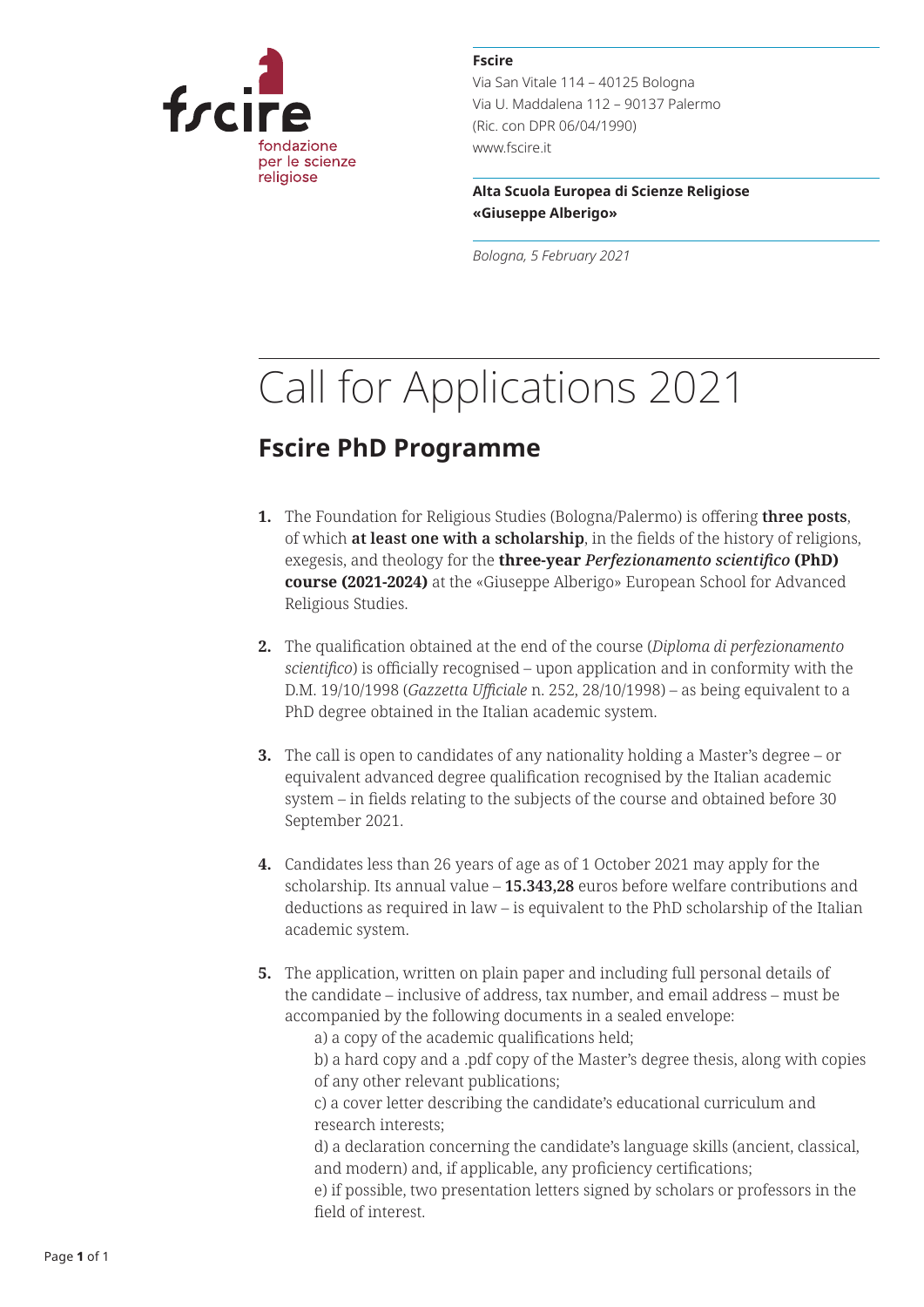- **6.** The application and all additional documents must be sent or delivered by hand to the «Giuseppe Alberigo» School's secretariat (Via San Vitale 114, 40125 Bologna, Italy) **by 31 May 2021**. The postmark or courier service stamp will serve as proof of the date of dispatch. Applicants are strongly advised to send an electronic copy of their application form and all additional documents in .pdf format (email address: **altascuola@fscire.it**), in addition to the hard copy which must, however, reach the School's secretariat before the deadline indicated.
- **7.** Admission to the selection procedure, following verification of the congruency of the application and the enclosed documents, will be communicated via email by the School's Coordinator **by 20 June 2021**.
- **8.** Those eligible for the selection will be asked to participate in one or more seminars, tests, and/or interviews during the days **between 12 and 16 July 2021** in the premises of the Foundation in Bologna or, if prevented due to the ongoing SARS-CoV-2 pandemic, through videoconferencing.
- **9.** In case the aforementioned seminars, tests, and/or interviews will take place in the premises of the Foundation in Bologna, each candidate admitted to the selection will benefit from an expense allowance (with proof of travel and subsistence expenses).
- **10.** Failure to participate in any stage of the aforementioned seminars, tests, and/or interviews will determine the exclusion from the list of suitable candidates.
- **11.** The list of suitable candidates and the award of the grants will be determined by a Commission appointed by the Foundation's Scientific Committee, based on the academic qualifications, educational curriculum, research interests, personal skills, and fruitful participation in seminars and tests, in accordance with art. no. 3, par. 3 of the School's Regulations (*Regolamento dell'Alta Scuola*).
- **12.** With the same criteria, the Commission will draft a separate list of suitable candidates chosen among any Italian applicants belonging to any branches of public administration or teachers in the Italian public schools, with reference to the existing protocol agreement between Fscire and the Italian Ministry of Education.
- **13.** The results of the selection will be published on the website **www.fscire.it** by 31 July 2021 and will be unappealable.
- **14.** Admission to the three-year *Perfezionamento scientifico* course will begin as of 1 October 2021.
- **15.** In accordance with the School's Regulations, fellow students must attend to their studies and be involved in their research and educational activities on a full-time basis, 44 weeks per year, during the opening hours of the Foundation's Libraries (Monday to Friday, 8.30 AM to 6.30 PM), either in Bologna or in Palermo.
- **16.** Fellow students must actively participate in all the internal seminars organised by the School and in the Foundation's ordinary activities, and undertake exchange and research periods abroad – which shall be arranged and agreed upon with the Secretary of the Foundation – after the end of the first year of the *Perfezionamento scientifico* course, in relation to the research subject.